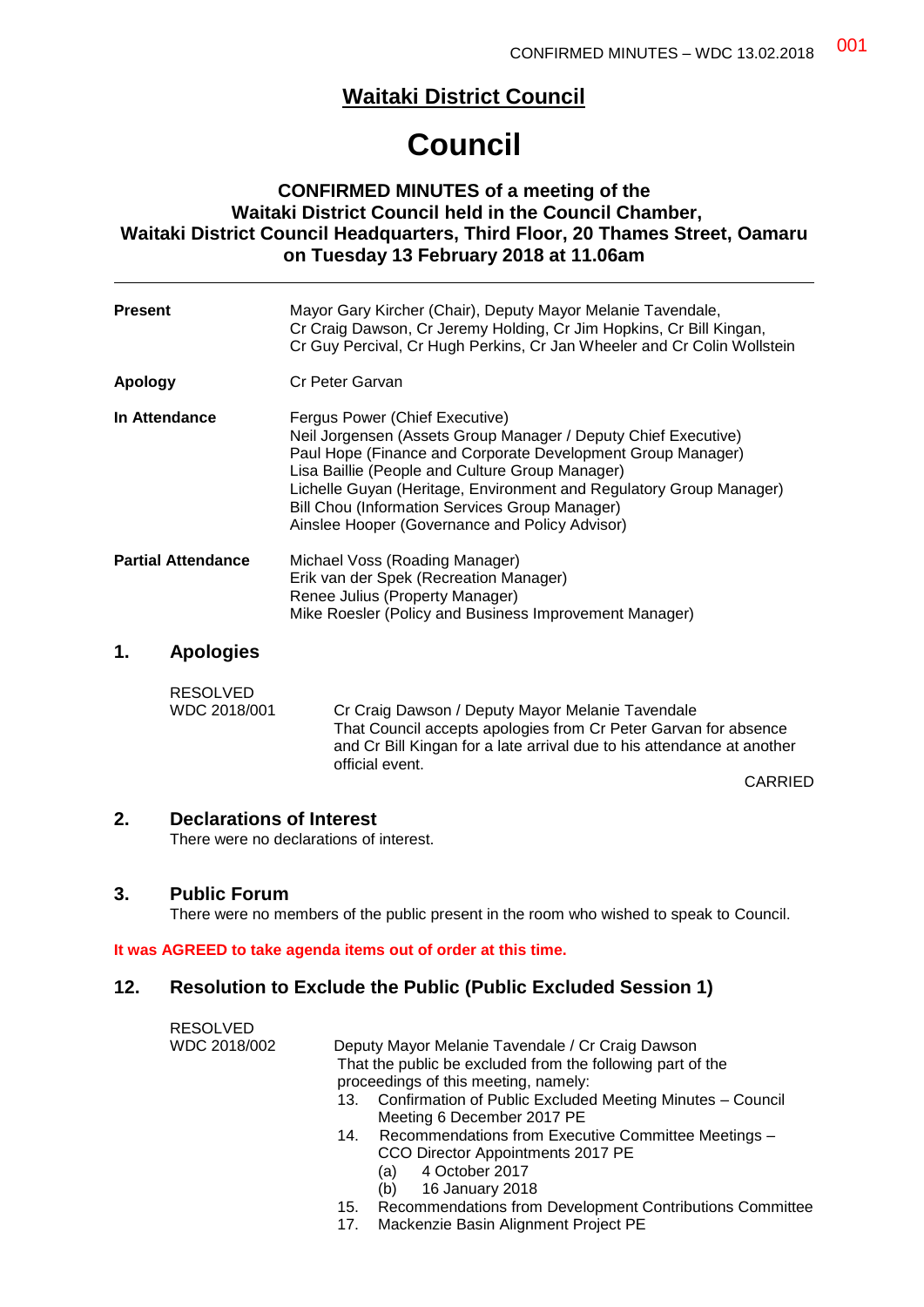The general subject of each matter to be considered while the public is excluded; the reasons for passing this resolution in relation to each matter, and the specific grounds under Section 48(1) of the Local Government Official Information and Meetings Act 1987 for the passing of this resolution are as follows:

| General subject of each matter<br>to be considered |                                                                                             | Reason for passing this resolution in relation to each<br>matter $-$ Section 48(1)               |
|----------------------------------------------------|---------------------------------------------------------------------------------------------|--------------------------------------------------------------------------------------------------|
| Public Excluded:                                   |                                                                                             |                                                                                                  |
| 13.                                                | Confirmation of Public Excluded Meeting<br>Minutes - Council Meeting 6 December             | To protect the privacy of natural persons.<br>Section $48(1)(a)$                                 |
|                                                    | 2017 PE                                                                                     | (The disclosure of the information would cause                                                   |
| 14.                                                | Recommendations from Executive<br>Committee Meetings - CCO Director<br>Appointments 2017 PE | unnecessary personal embarrassment to the persons<br>concerned.)                                 |
|                                                    | 4 October 2017<br>(a)<br>(b)<br>16 January 2018                                             | To enable the Council to carry out commercial<br>negotiations without prejudice or disadvantage. |
| 15.                                                | Recommendations from Development<br><b>Contributions Committee</b>                          | Section $48(l)(a)$<br>(Premature disclosure of the information would                             |
| 17.                                                | Mackenzie Basin Alignment Project PE                                                        | detrimentally affect the Council's position in the<br>negotiations.)                             |

These resolutions are made in reliance on Section 48(1) of the Local Government Official Information and Meetings Act 1987 and the particular interest or interests protected by Section 6 or Section 7 of the Act or Section 6 or Section 7 or Section 9 of the Official Information Act 1982, as the case may require, which would be prejudiced by holding of the whole or the relevant part of the proceedings of the meeting in public are as shown above (in brackets) with respect to each item.

CARRIED

#### **Refer to Minutes of Public Excluded Session 1**

At 2.06pm, the Chair reconvened the meeting, back in Public session.

## **4. Confirmation of Previous Meeting Minutes**

RESOLVED

WDC 2018/014 Cr Jim Hopkins / Deputy Mayor Melanie Tavendale That Council confirms public minutes of the 6 December 2017 Council Meeting, as circulated, as a true and correct record.

CARRIED

#### **5. Mayor's Report**

The Mayor's report, as circulated, was taken as read. It provided comments to bring Councillors and the public up-to-date with a number of issues that have arisen since the last Council meeting. Topics included:

- 2017 wrap-up
- New Year's Eve Event
- UNESCO Global Geopark Progress
- International Intern Programme
- Infocouncil
- Steampunk Opportunity
- Meetings Attended

*[NOTE: The full version of the Mayor's Report is available on Council's website as part of the "13 February 2018 Council Meeting Agenda Papers PUBLIC", and can be accessed through the pathway "Council / Council Meetings / Agendas and Minutes".]*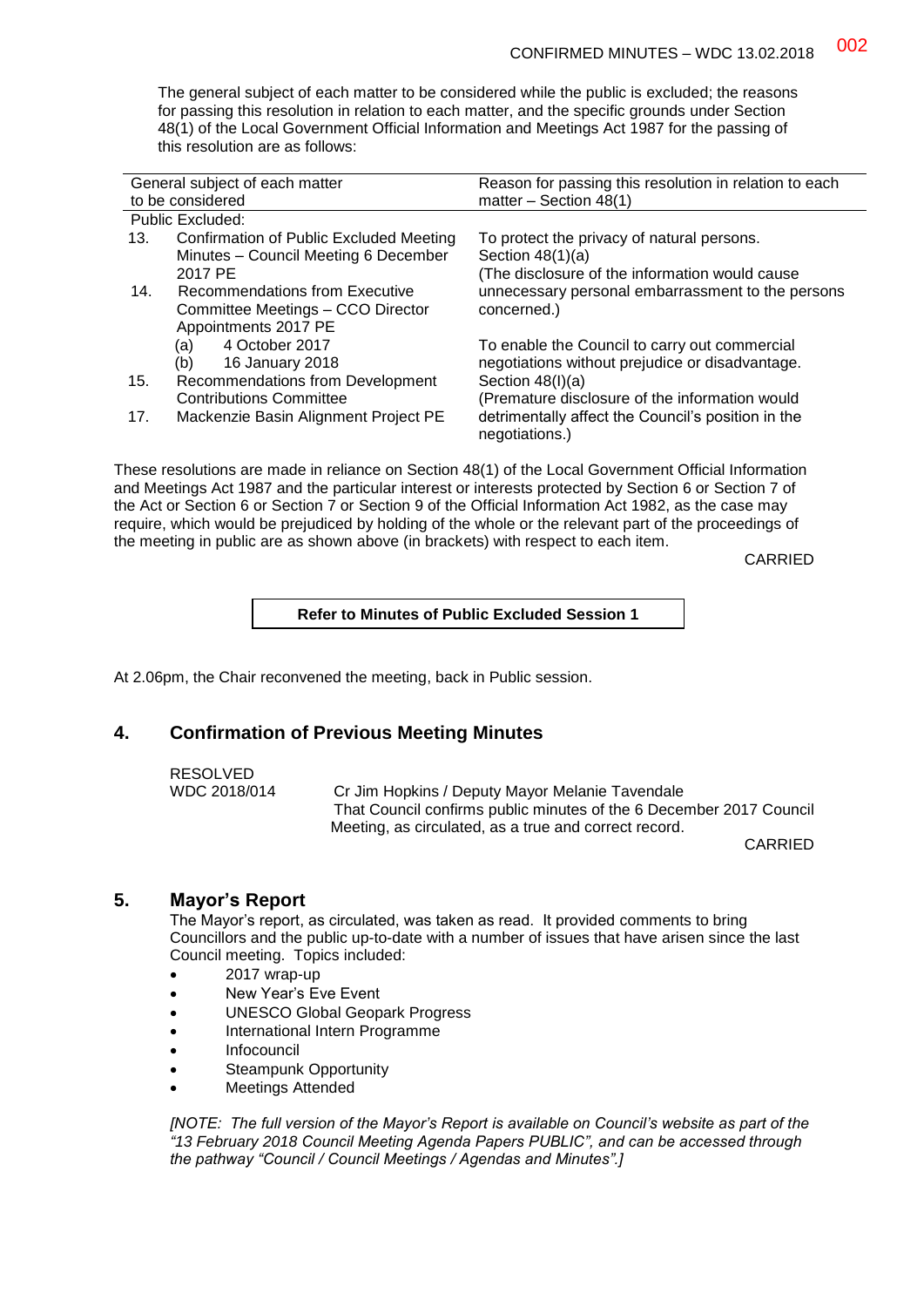| RESOLVED     |
|--------------|
| WDC 2018/015 |

Deputy Mayor Melanie Tavendale / Cr Jim Hopkins That Council receives and notes the information.

**CARRIED** 

## **6. Chief Executive's Report**

The Chief Executive's Report, as circulated, was taken as read. It provided comments to bring Councillors up-to-date with issues that have arisen since the last Council meeting. Topics included Leadership; Internship Programme; Business and Site Visits; and Meetings Attended.

*[NOTE: The full version of the Chief Executive's Report is available on Council's website as part of the "13 February 2018 Council Meeting Agenda Papers PUBLIC", and can be accessed through the pathway "Council / Council Meetings / Agendas and Minutes".]*

The Chief Executive provided additional comments on his report contents, as follows:

- Internship programme update: Interns from France, The Netherlands and Germany were onsite and doing good work. The quality of interns is very high; and they have incredibly positive energy which is being appreciated by departments within Council and agencies.
- Employment matters: The Chief Executive's Key Performance Indicators (KPIs) were currently being refined, and Executive Team position descriptions adjusted to reflect them and the changed responsibilities arising from December's organisational restructure.

*Cr Dawson left the meeting at 2.15pm, and returned at 2.17pm.*

| RESOLVED     |                                                  |  |
|--------------|--------------------------------------------------|--|
| WDC 2018/016 | Cr Bill Kingan / Cr Colin Wollstein              |  |
|              | That Council receives and notes the information. |  |

CARRIED

## **7. Omarama Top 10 Improvements**

RESOLVED

The report, as circulated, sought Council's permission to allow the lessee to construct six (6) new cabins to meet market demand.

RESOLVED WDC 2018/017 Cr Craig Dawson / Cr Jim Hopkins That Council approves the construction of six (6) new cabins by the lessee at the Omarama Top 10 campground.

CARRIED

## **8. Contribution to Tennis Improvements**

The report, as circulated, advised that the North Otago Lawn Tennis Association (NOLTA) is converting part of the grass courts to hard surface. The cost to do the work is higher than estimated. NOLTA has requested Council consider contributing \$20,000 towards the project

It was noted that the \$20K requested was to get the project completed; initially, NOLTA had not asked for any Council contribution at all. There was further discussion about the most appropriate source/s of Council funding, which included consideration of the RMA reserves and Whitestone dividend as options.

RESOLVED

WDC 2018/018 Cr Jim Hopkins / Cr Hugh Perkins That Council approves up to \$20,000 from the RMA reserves received in 2017/18 towards the development of six hard surface tennis courts by the North Otago Lawn Tennis Association (NOLTA).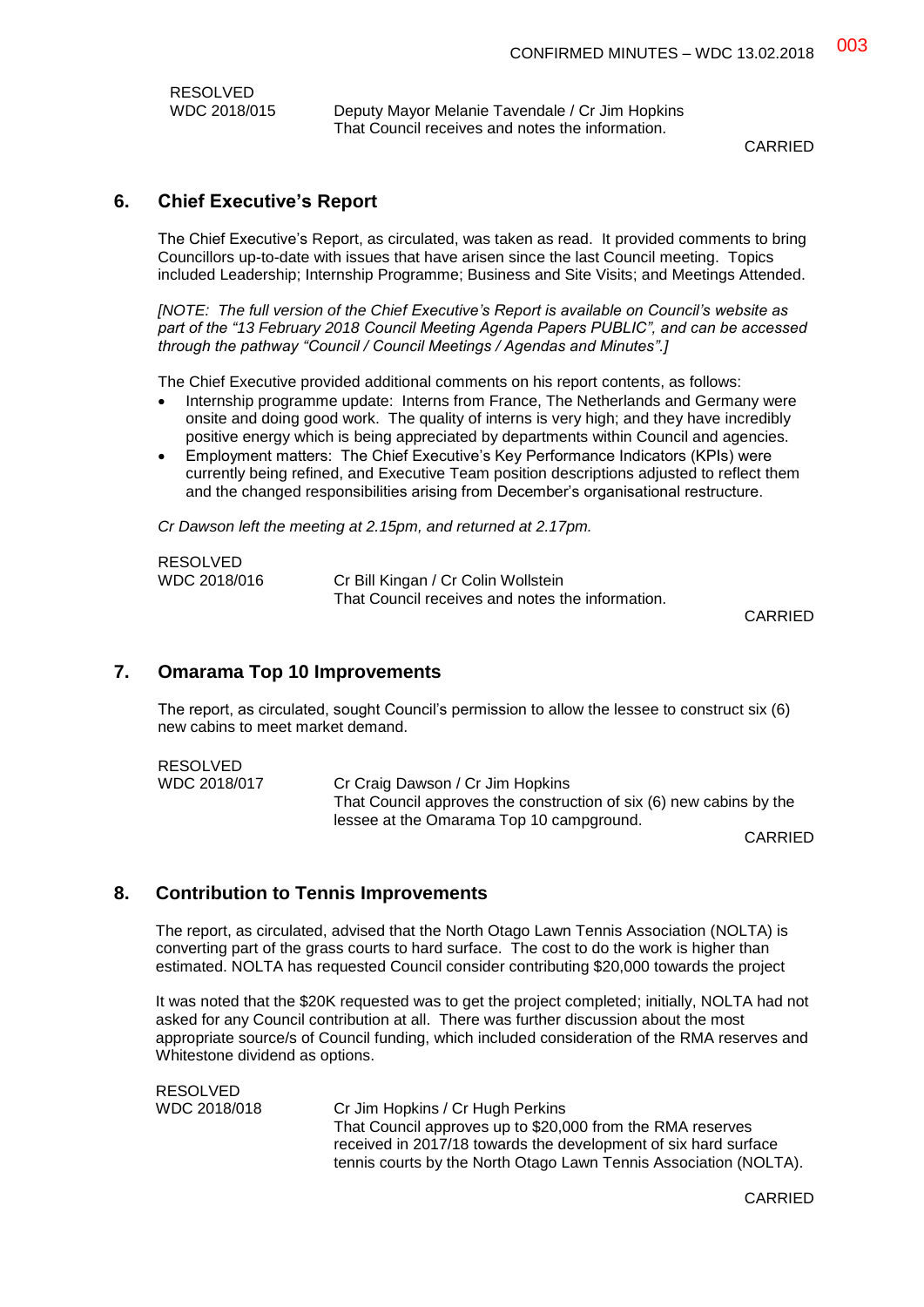## **9. Contribution to Cricket Pavilion**

The report, as circulated, advised that the cost to complete the North Otago Cricket Association (NOCA) Pavilion is higher than estimated. NOCA has managed to offset the majority of this cost increase and expects to have a shortfall of \$20,000. NOCA has requested a grant from Council to cover the shortfall.

It was noted that a letter from NOCA had not accompanied its funding request, as had happened in the preceding agenda item (with NOLTA). Mr van der Spek tabled a breakdown of the costs associated with the project.

**Request for Action:** That letters from funds requesters are included in all future applications for Council funding assistance.

#### **(Mr van der Spek; Mr Jorgensen)**

Following discussion, it was noted that this funding would help complete the pavilion. An understanding had also been reached with NOCA that Council had carried out its community obligations, and NOCA now needed to get the work finished.

```
RESOLVED
```
WDC 2018/019 Cr Jim Hopkins / Deputy Mayor Melanie Tavendale That Council approves up to \$20,000 additional funding from the RMA reserves towards the construction of the North Otago Cricket Association (NOCA) Pavilion.

CARRIED

## **10. Warrant of Appointment**

The report, as circulated, sought Council's approval for an officer of the Waitaki District Council to be provided with enforcement powers associated with the role to which he has recently been appointed.

| RESOLVED<br>WDC 2018/020 |    | Cr Craig Dawson / Cr Jim Hopkins<br>That, following receipt of a successful Police Vetting clearance,<br>Waitaki District Council resolves as follows:                                                                                                                                                                                                                                                                                                 |  |
|--------------------------|----|--------------------------------------------------------------------------------------------------------------------------------------------------------------------------------------------------------------------------------------------------------------------------------------------------------------------------------------------------------------------------------------------------------------------------------------------------------|--|
|                          |    | Waitaki District Council hereby appoints Gordon Frank Bailey<br>(Parks Officer - Urban) as:                                                                                                                                                                                                                                                                                                                                                            |  |
|                          | a) | A 'Ranger' under Section 8 of the Reserves Act 1977 with<br>authority to exercise all the powers of a Ranger under the<br>Reserves Act 1977.                                                                                                                                                                                                                                                                                                           |  |
|                          | b) | A 'Litter Control Officer' under Section 5 of the Litter Act 1979<br>with authority to exercise all the powers of a Litter Control<br>Officer under the Litter Act 1979.                                                                                                                                                                                                                                                                               |  |
|                          | C) | A 'Dog Control Officer' under Section 11 of the Dog Control Act<br>1996 with authority to exercise all the powers of a Dog Control<br>Officer under the Dog Control Act 1996.                                                                                                                                                                                                                                                                          |  |
|                          | d) | An 'Enforcement Officer' under Section 32 of the Freedom<br>Camping Act 2011 with all the powers of an Enforcement Officer<br>under the Freedom Camping Act 2011, and in particular the<br>following powers:<br>Issue infringement notices for offences (s27);<br>i)<br>ii)<br>Require certain information (s35);<br>Require certain persons to leave the area (S36); and<br>iii)<br>Seize or impound certain property (s37).<br>iv)<br><b>CARRIED</b> |  |
|                          |    |                                                                                                                                                                                                                                                                                                                                                                                                                                                        |  |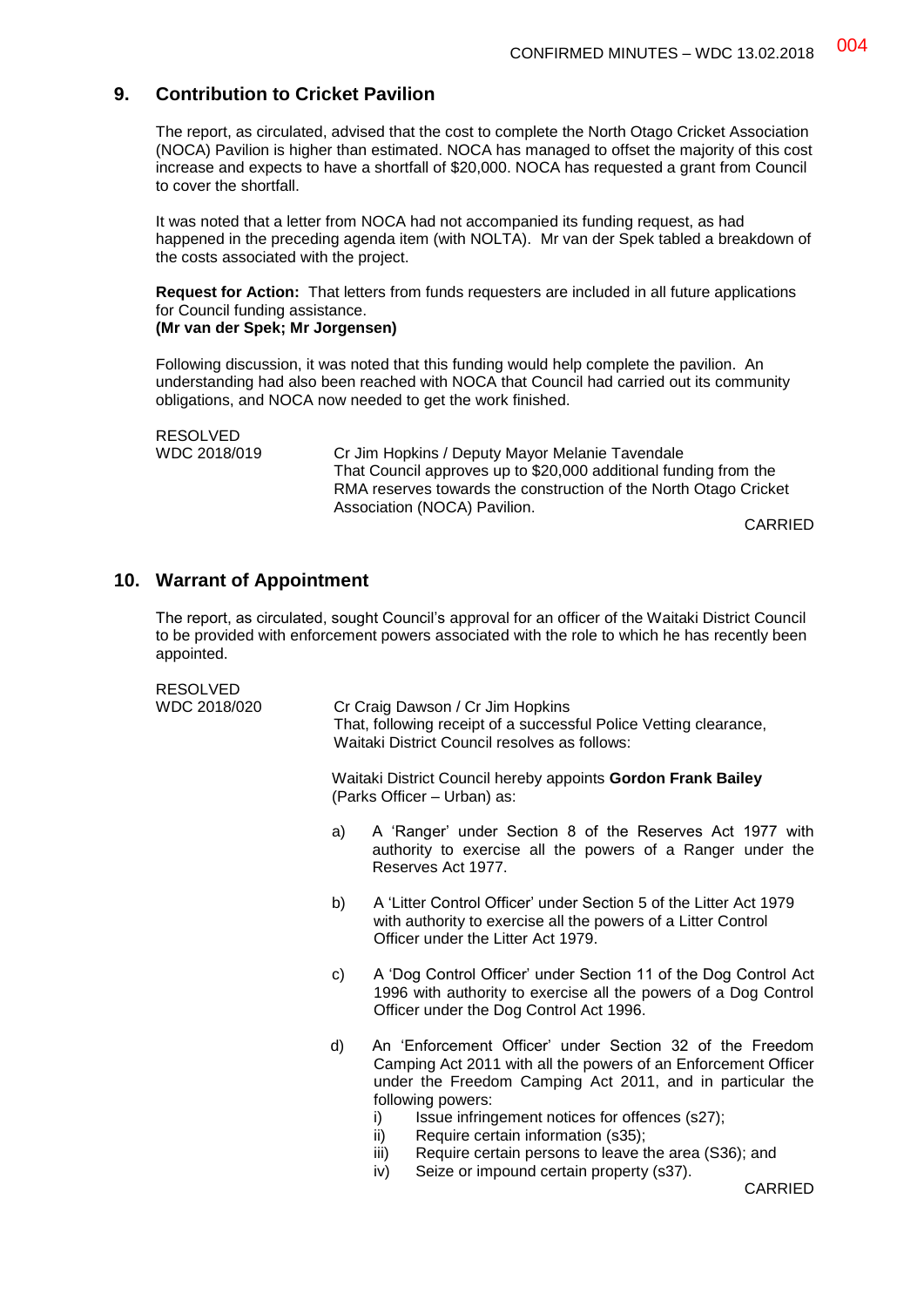## **11. Development Contributions Decisions Made Under Delegated Authority**

The report, as circulated, sought to ensure that Council is informed of the decisions made by the Development Contributions Committee under delegated authority.

| RESOLVED     |                                                  |
|--------------|--------------------------------------------------|
| WDC 2018/021 | Cr Jim Hopkins / Cr Craig Dawson                 |
|              | That Council receives and notes the information. |

CARRIED

At 2.43pm, the Chair signalled his intention to move the meeting back into public excluded.

#### **12. Resolution to Exclude the Public (for Public Excluded Session 2)**

| RESOLVED<br>WDC 2018/022 | Cr Colin Wollstein / Deputy Mayor Melanie Tavendale                                                |
|--------------------------|----------------------------------------------------------------------------------------------------|
|                          | That the public be excluded from the following part of the<br>proceedings of this meeting, namely: |
|                          | Economic Development Resourcing – Executive Officer PE<br>16.                                      |

CARRIED

The general subject of each matter to be considered while the public is excluded; the reasons for passing this resolution in relation to each matter, and the specific grounds under Section 48(1) of the Local Government Official Information and Meetings Act 1987 for the passing of this resolution are as follows:

| General subject of each matter                                   | Reason for passing this resolution in relation to each                                                                                                                                                                                           |
|------------------------------------------------------------------|--------------------------------------------------------------------------------------------------------------------------------------------------------------------------------------------------------------------------------------------------|
| to be considered                                                 | matter – Section $48(1)$                                                                                                                                                                                                                         |
| Public Excluded:                                                 |                                                                                                                                                                                                                                                  |
| Economic Development Resourcing -<br>16.<br>Executive Officer PE | To enable the Council to carry out commercial<br>negotiations without prejudice or disadvantage.<br>Section $48(l)(a)$<br>(Premature disclosure of the information would<br>detrimentally affect the Council's position in the<br>negotiations.) |

These resolutions are made in reliance on Section 48(1) of the Local Government Official Information and Meetings Act 1987 and the particular interest or interests protected by Section 6 or Section 7 of the Act or Section 6 or Section 7 or Section 9 of the Official Information Act 1982, as the case may require, which would be prejudiced by holding of the whole or the relevant part of the proceedings of the meeting in public are as shown above (in brackets) with respect to each item.

CARRIED

**Refer to Minutes of Public Excluded Session 2**

### **Resolution to Return to the Public Meeting**

RESOLVED WDC 2018/025 Cr Colin Wollstein / Cr Craig Dawson That Council resumes in open meeting and decisions made in public excluded session are confirmed and made public as and when required and considered.

CARRIED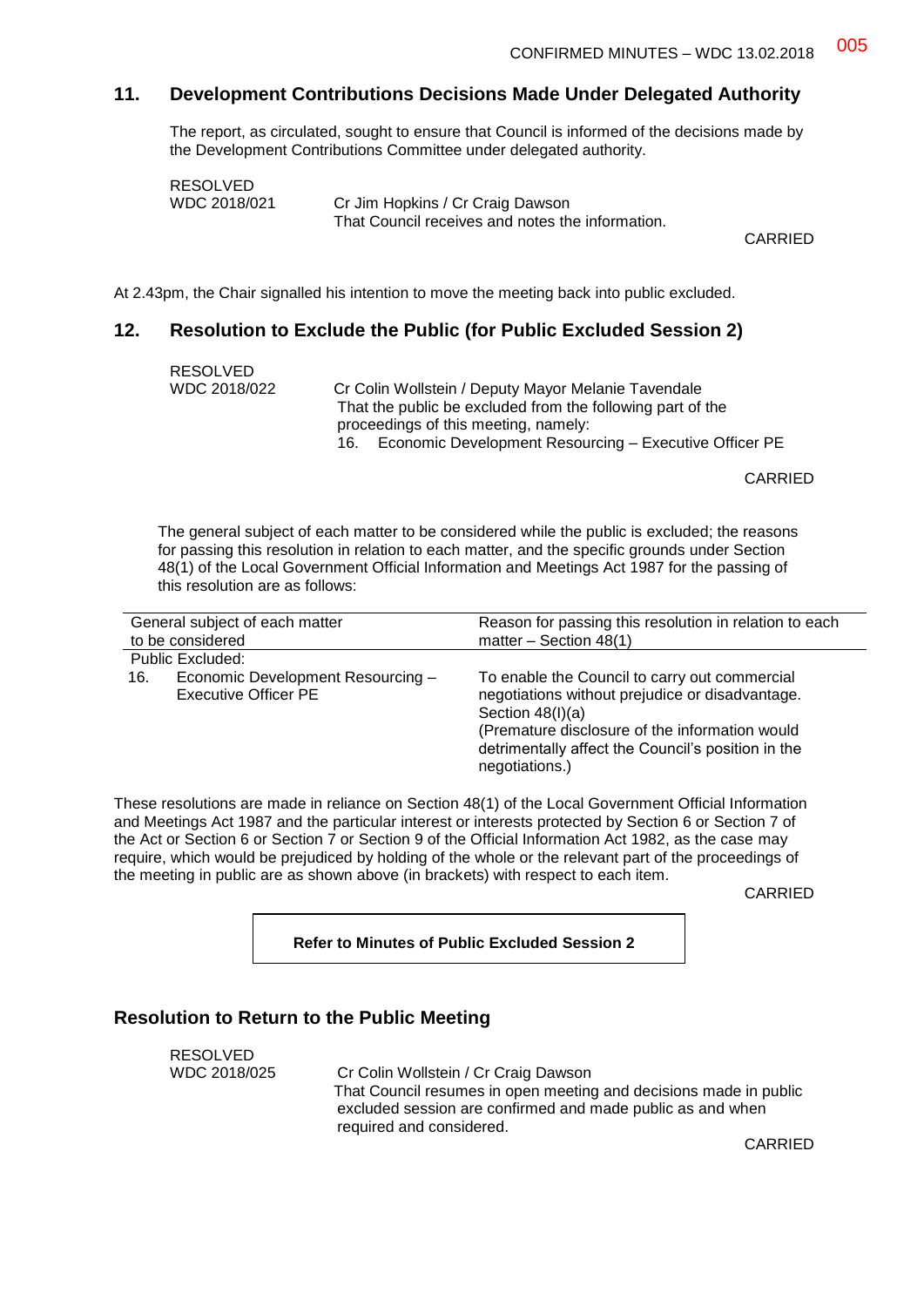## **18. Release of Public Excluded Information**

| WDC 2018/026<br>Cr Jim Hopkins / Cr Craig Dawson                     |  |
|----------------------------------------------------------------------|--|
| That Council, in accordance with Clause 17.5 of the Waitaki District |  |
| Council Standing Orders 2016 to 2019, releases in the public minutes |  |
| of this 13 February 2018 Council Meeting previously public excluded  |  |
| information as set out below, namely:                                |  |

#### **Recommendations from Executive Committee Meetings – CCO Director Appointments 2017 PE**

#### **(a) Executive Committee Meeting, 4 October 2017**

## **Council Controlled Organisation Whitestone Contracting Limited – Director Appointments 2017**

| <b>RESOLVED</b> |     |                                                        |
|-----------------|-----|--------------------------------------------------------|
| WDC 2018/004    |     | Deputy Mayor Melanie Tavendale / Cr Craig Dawson       |
|                 |     | That Council reappoints directors to the Whitestone    |
|                 |     | Contracting Limited Board as follows:                  |
|                 | (a) | Mr John Rowell – for a two-year period, from 1 January |
|                 |     | 2018 to 31 December 2019; and                          |
|                 | (b) | Mr Michael de Buyzer – for a three-year period, from   |
|                 |     | 1 January 2018 to 31 December 2020.                    |

CARRIED

## **(b) Executive Committee Meeting, 16 January 2018**

## **Council Controlled Organisations (CCO) Directors' Appointments 2017 – Tourism Waitaki Limited, and Waitaki District Health Services Limited PE**

The report, as circulated, discussed four Directors' appointments for 2017, namely for Council Controlled Organisations (CCOs) Tourism Waitaki Ltd (TWL) and Waitaki District Health Services Limited (WDHSL), and made recommendations for the Committee's consideration.

| <b>RESOLVED</b><br>WDC 2018/005 | Cr Craig Dawson / Deputy Mayor Melanie Tavendale<br>That Council appoints Mr Rick Ramsay as a Director on<br>the Board of Tourism Waitaki Limited with effect from<br>1 March 2018, and for review in December 2020.<br>CARRIED                                           |
|---------------------------------|---------------------------------------------------------------------------------------------------------------------------------------------------------------------------------------------------------------------------------------------------------------------------|
| <b>RESOLVED</b><br>WDC 2018/006 | Deputy Mayor Melanie Tavendale / Cr Colin Wollstein<br>That Council appoints Ms Megan Crawford as a Director<br>on the Board of Tourism Waitaki Limited with effect from<br>1 March 2018, and for review in December 2020.<br><b>CARRIED</b>                              |
| <b>RESOLVED</b><br>WDC 2018/007 | Cr Colin Wollstein / Deputy Mayor Melanie Tavendale<br>That Council reappoints Mr Chris Swann as a Director on<br>the Board of Waitaki District Health Services Limited for<br>two years, with effect from 1 January 2018, and for<br>review in December 2019.<br>CARRIED |